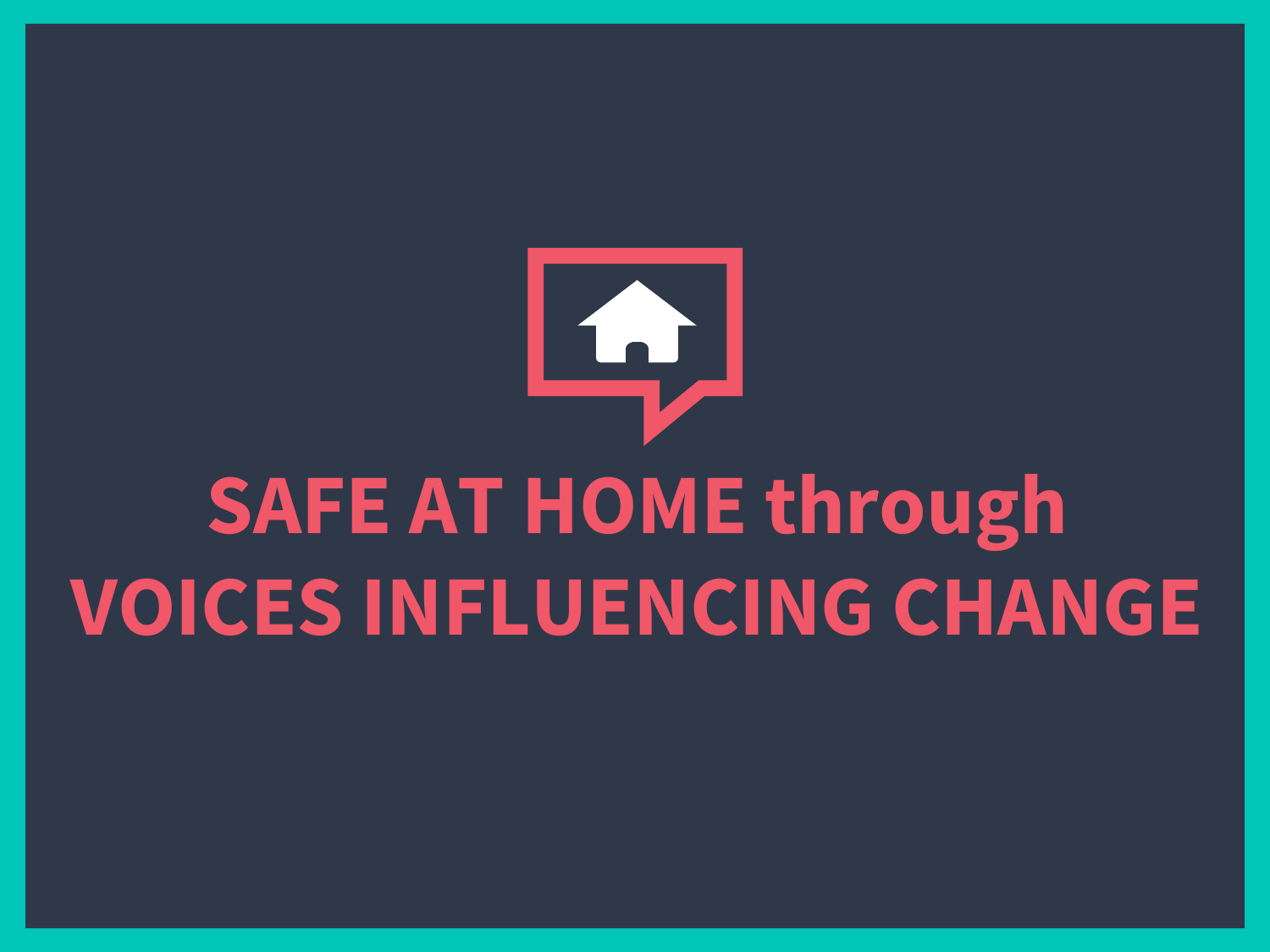## **Yukon Territory**

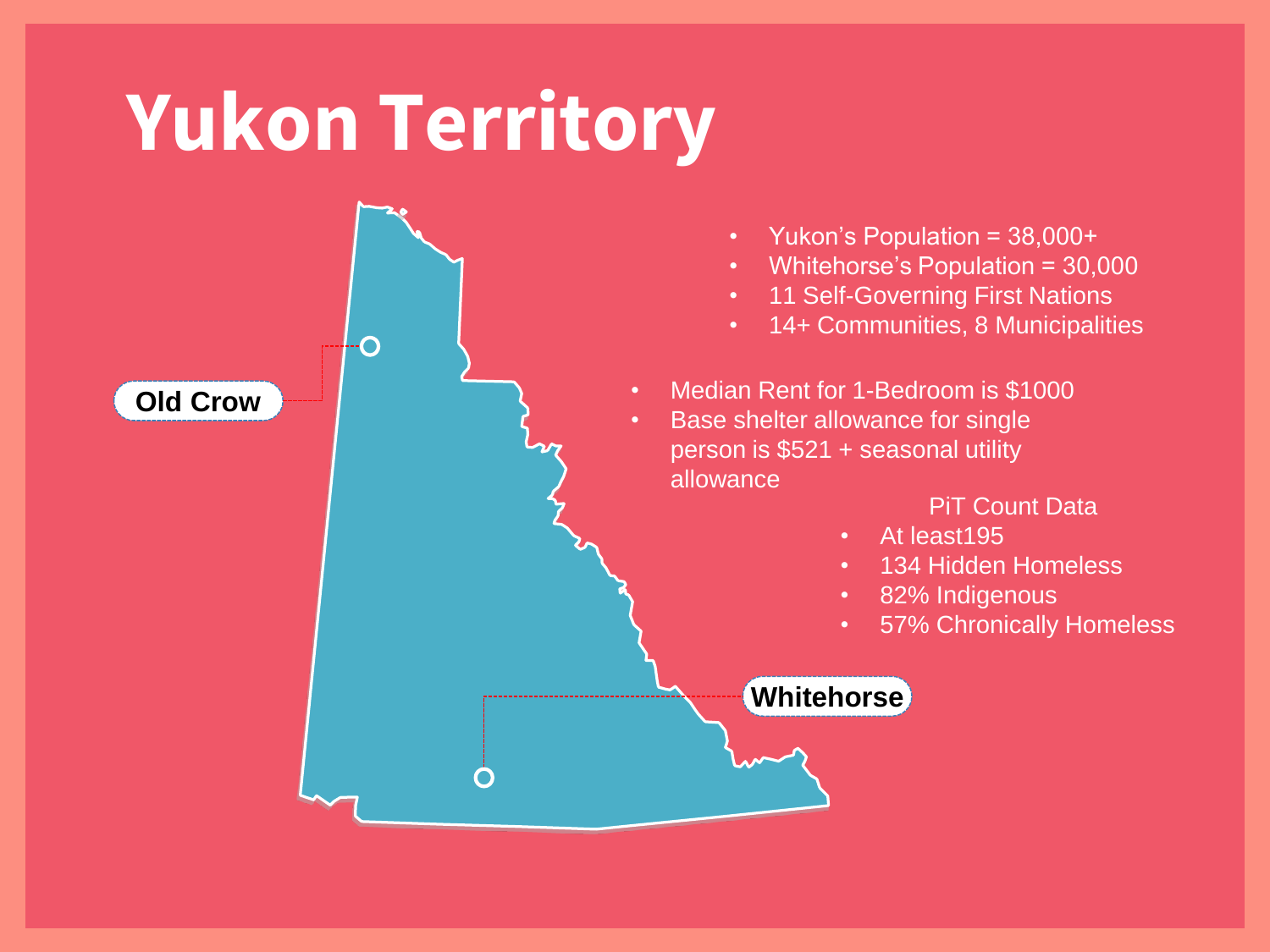#### **Safe at Home: A Community-Based Action Plan to End and Prevent Homelessness in Whitehorse**

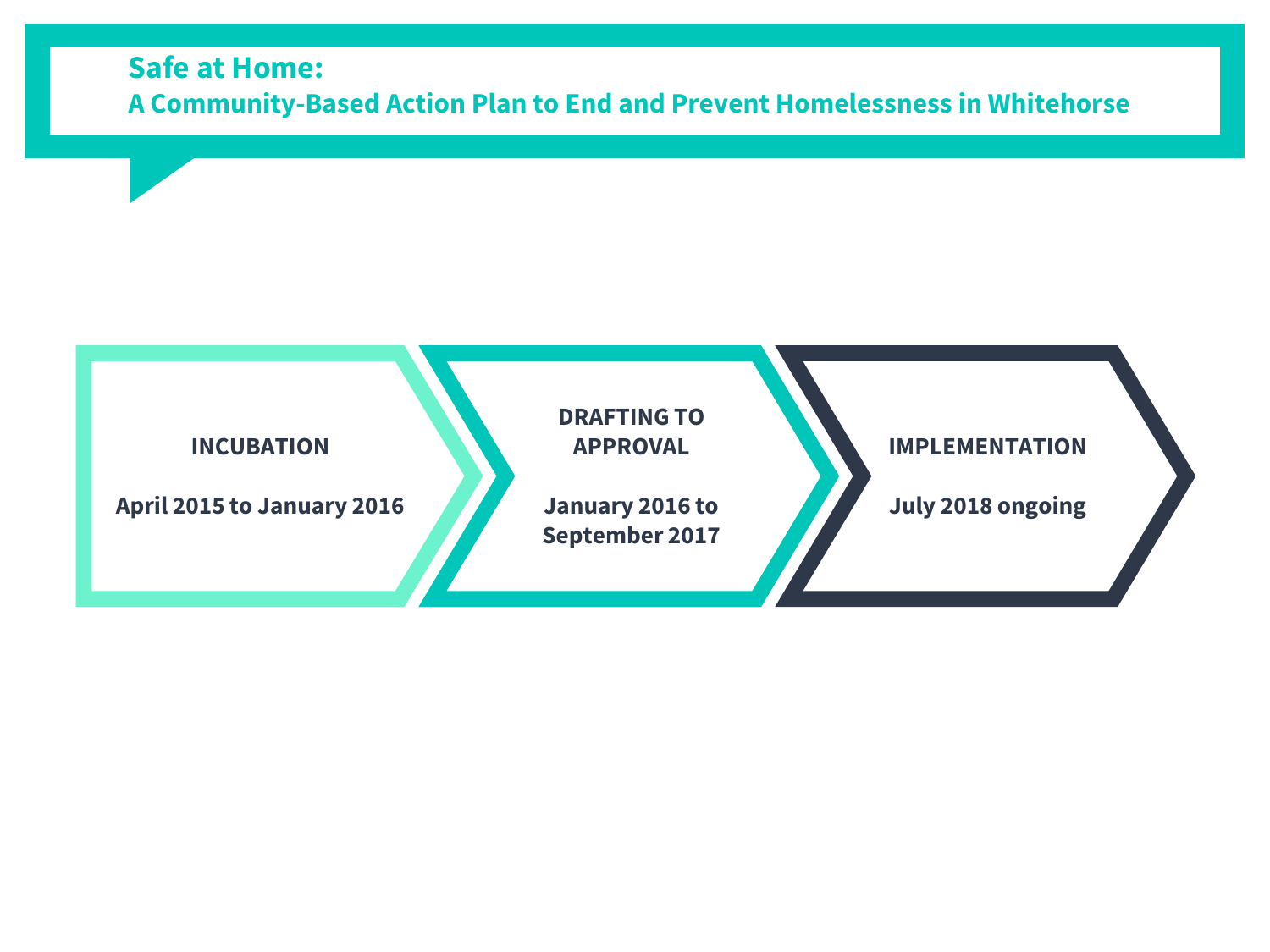### **Where it all began…**











- 2 co-Chairs and 18 Working Group members
- 200 service providers, people with lived experience, business owners, and the NGO community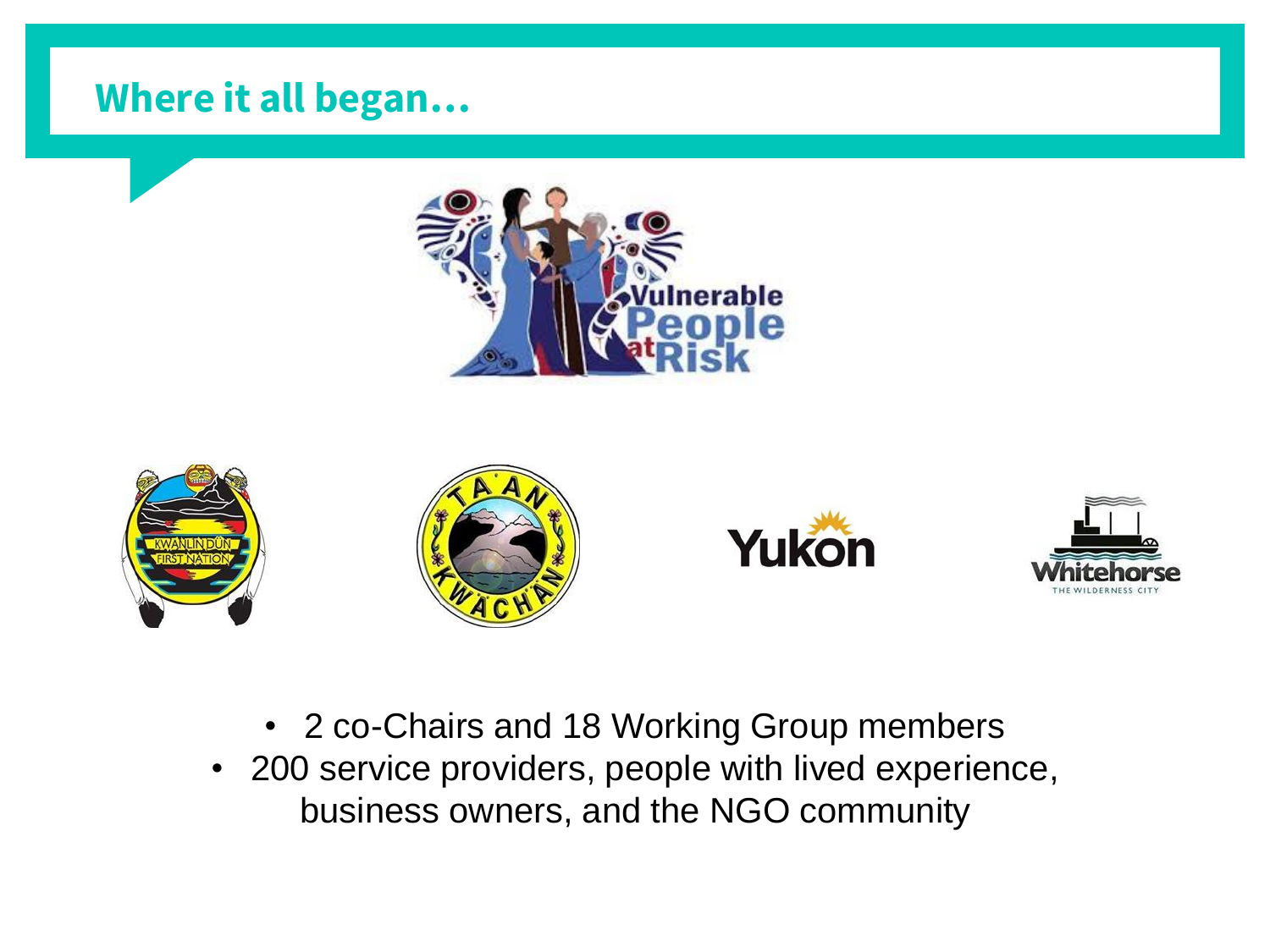### **Priorities, Goals, Key Actions, and Measures of Success**

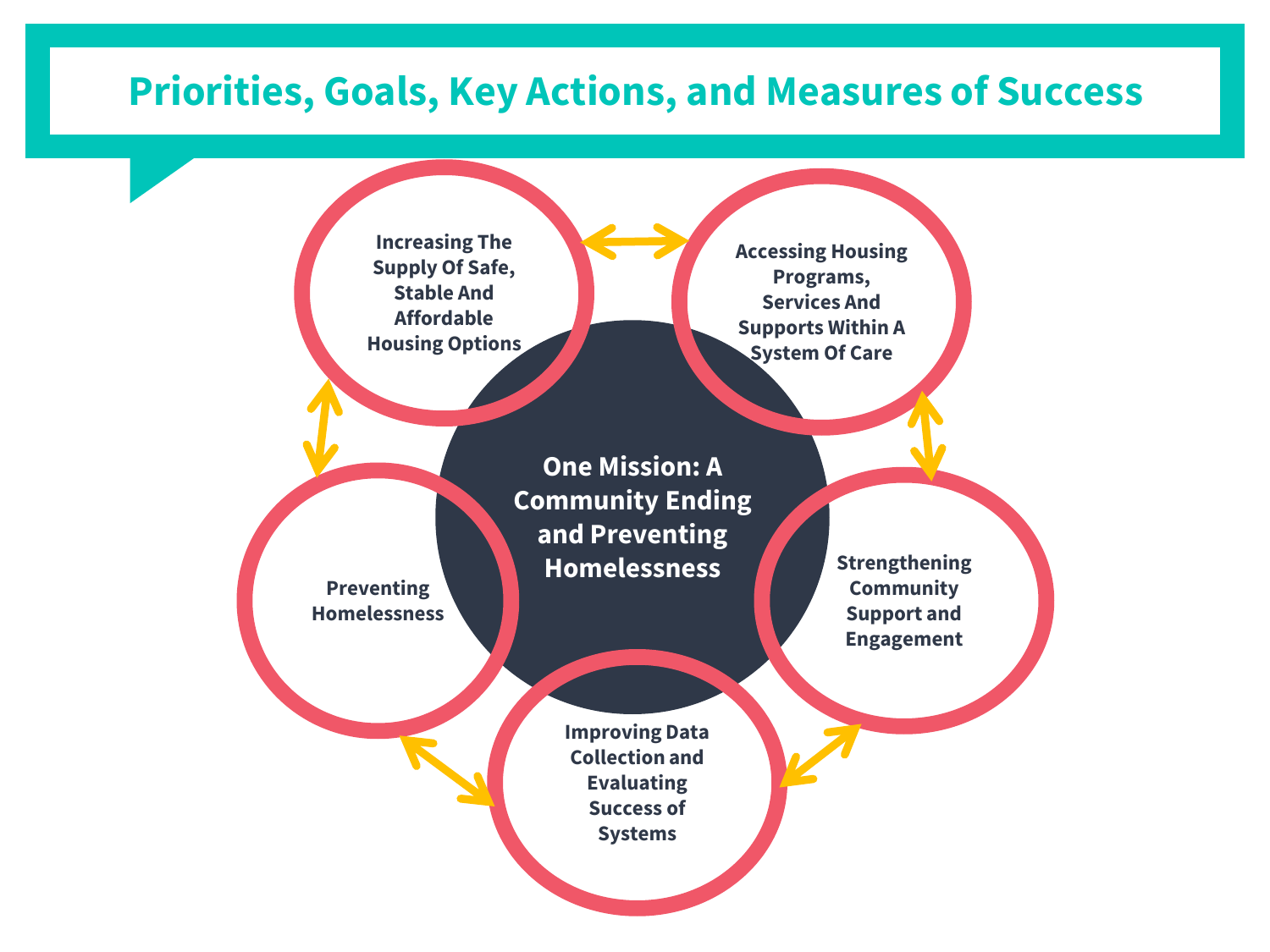### **A Voice on Homelessness in Yukon**

### A Voice on Homelessness in Yukon

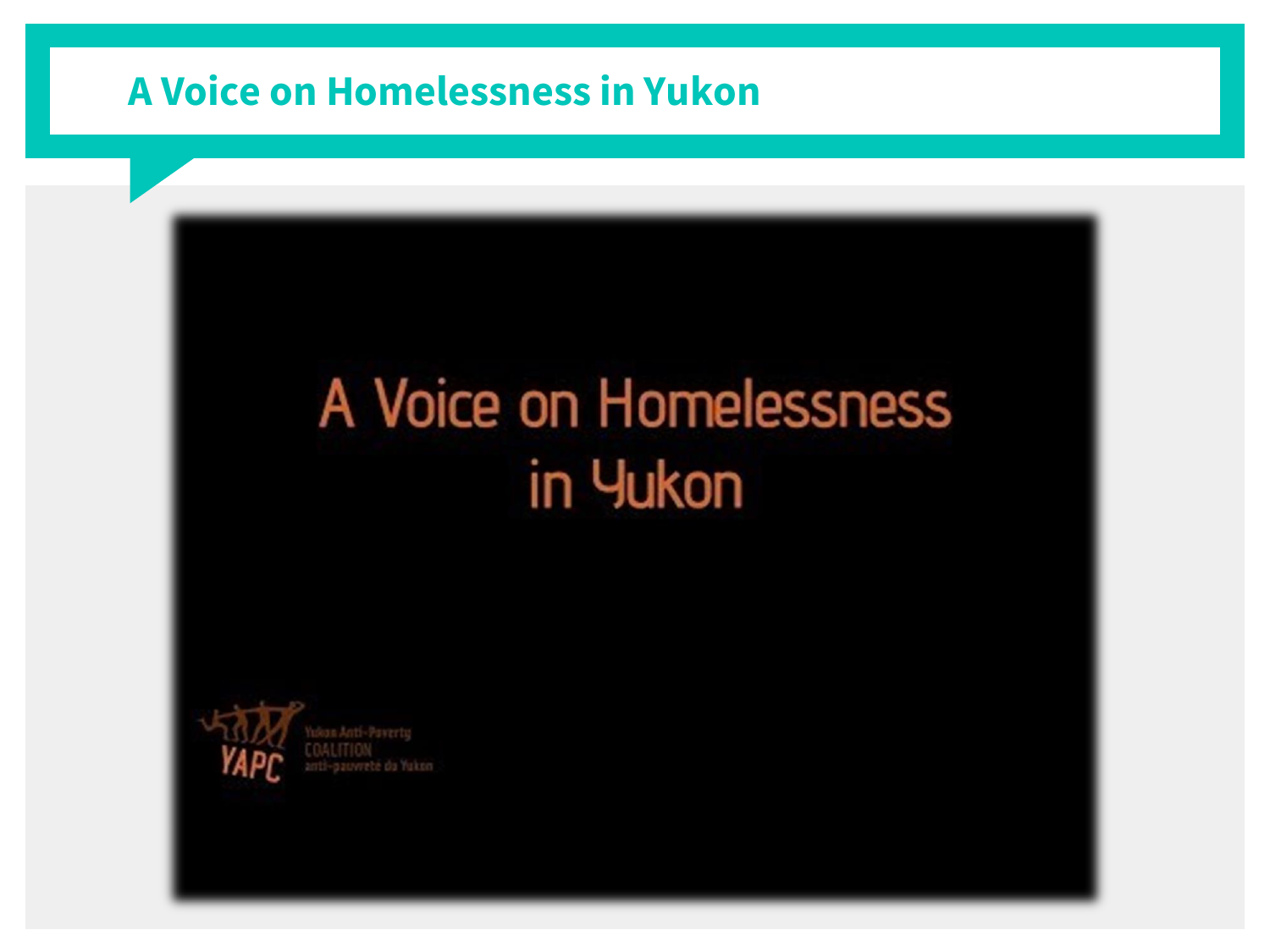## **2. Kerry's Journey**

First Voice expertise exists – one just need involve it.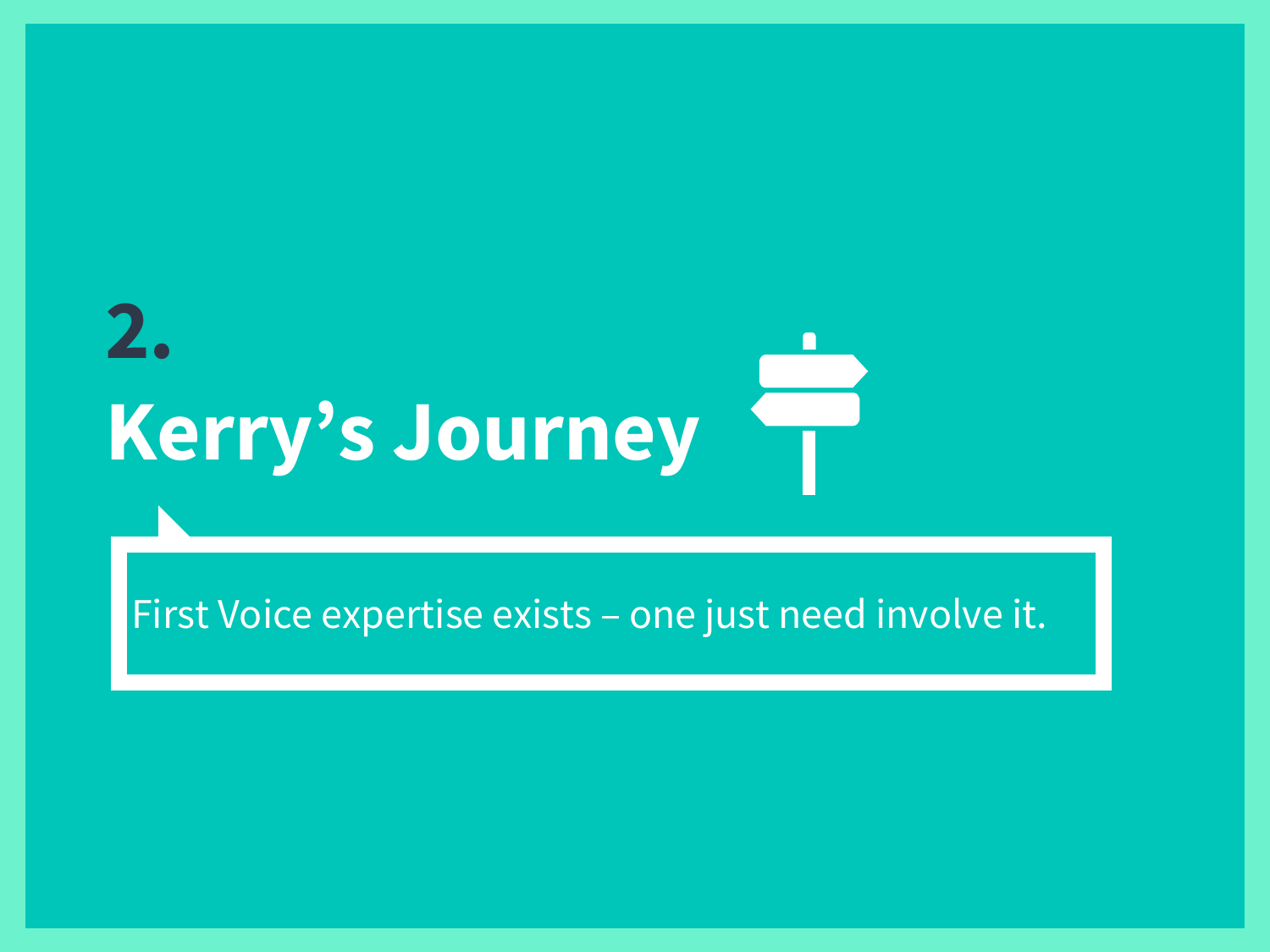### **Trajectory of Women's Homelessness**



*Repairing the Holes in the Net – Vicious Cycles Graphic. Yukon Status of Women Council, 4 World's Centre for Developmental Education and the Council of Yukon First Nations.*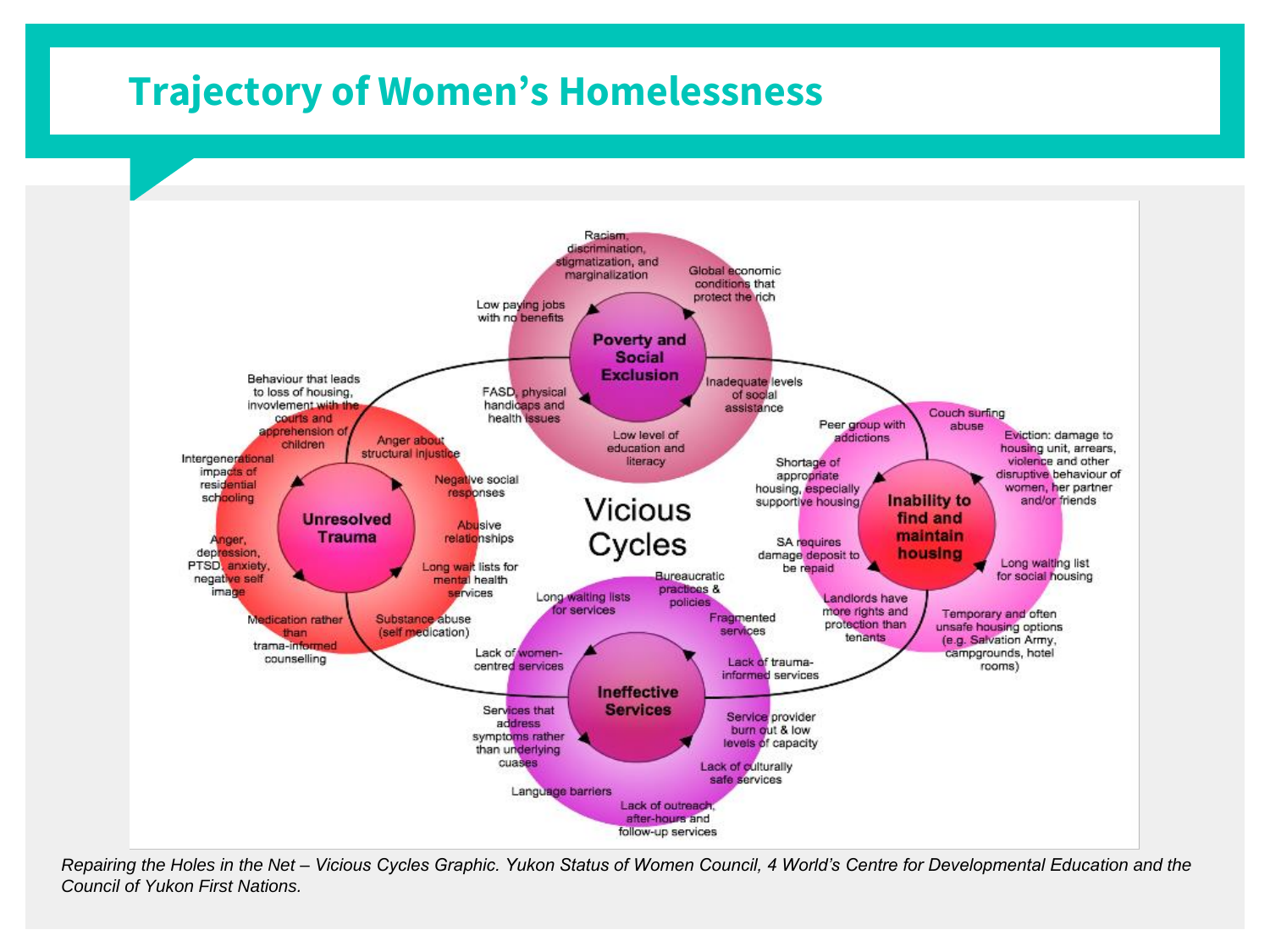

## **Voices Influencing Change**

What's your story?